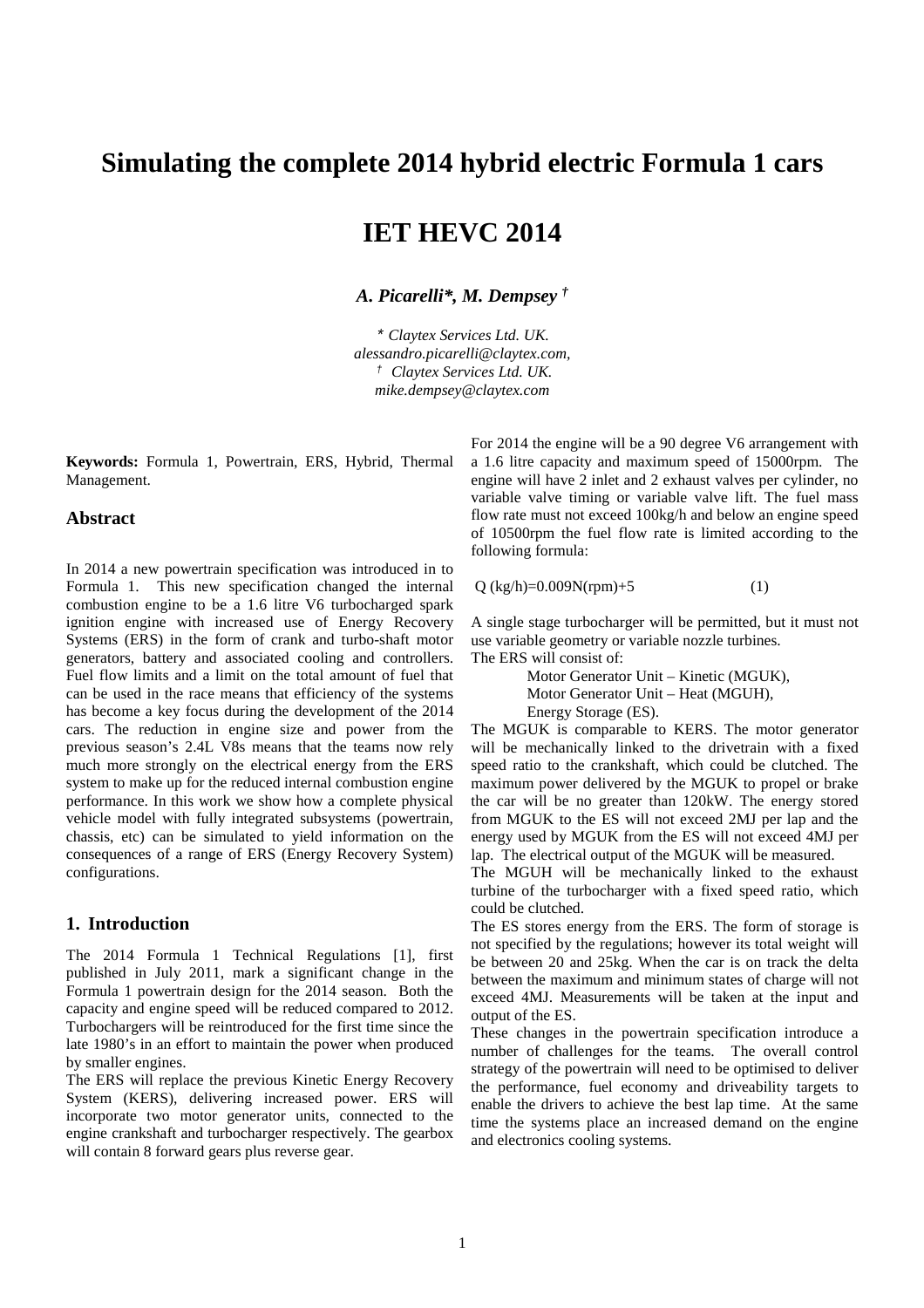## **2 Dymola Model Overview**

### **2.1 Model Architecture**

A complete model of the 2014 Formula 1 car including the engine, gearbox, energy recovery systems and chassis has been created in Dymola. This model is based on a number of the commercial Modelica libraries: Engines [2], VDLMotorsports [3], Alternative Vehicles [4] and uses the

Vehicle Dynamics Library [5] model architecture as the framework to integrate the systems.

The top level of the vehicle model is shown in Figure 1 and consists of the driver, car, track and environmental conditions. The car model is broken down in to the major subsystems: engine, transmission, driveline, chassis and brakes. The ERS is included within the engine model.



Figure 1: Complete vehicle model with open loop driver model

The model architecture makes use of the Modelica replaceable classes concept which makes it very easy to plugin different fidelity models in to each part of the model. For instance, a simple ideal gearbox can be replaced with a high fidelity model including all of the shift mechanism details without requiring changes to the other surrounding models.

### **2.1 Engine Model**

The Engines Library [6], [7], has been used to create a model of the 1600cc V6 turbocharged engine to be used in 2014. This model includes all the major features of the engine formula including the motor generators attached to the turbocharger and crankshaft, the intercooler and the cooling systems.

A mean-value engine model has been used to enable us to achieve real-time simulation whilst still capturing the major transient effects that influence the performance and driveability of a turbocharged engine. The model includes air-flow through the intake, turbocharger, intercooler and

exhaust systems capturing the pressure and temperature transients. The mean-value combustion model takes in to account these effects together with the afr, spark timing and other factors to determine the torque output and exhaust gas temperature.



Figure 2: V6 turbocharged engine model

The Engines Library supports both mean-value and crankangle resolved engine models and the model architecture, shown in Figure 2, is common to both. The only changes required to switch from a mean-value model to a crank-angle resolved model is to include the valve train and change the combustion model. The piston mechanics, crankshaft and intake and exhaust models do not have to be changed. Using a crank angle resolved engine model we could investigate the torque pulsations due to each firing event and look in detail at the pressure and temperature during the engine operation. This includes being able to explore effects such as split injection, multiple injection and cylinder deactivation.

ERS Model

The engine and ERS model is shown in Figure 3. The crankshaft is coupled to an electric motor-generator through a gearset in the mGUK model. The motor-generator can be used to assist the traction torque of the engine or recharge the battery during braking. Compared to the previous (2013) specification KERS, the 2014 specification will support a higher power output from the motor-generator and allow more energy to be stored in the battery each lap. The turbocharger shaft is also gear-coupled to an electric motor-generator and can be used to spin up the turbocharger to improve throttle response. This is modelled in the mGUH sub-system. It can also be used to control the turbocharger shaft speed and recharge the battery if excess turbocharger shaft power is available. This part of the system is called MGUH.

The model enables the control strategy to be developed and refined by exploring the overall system characteristics and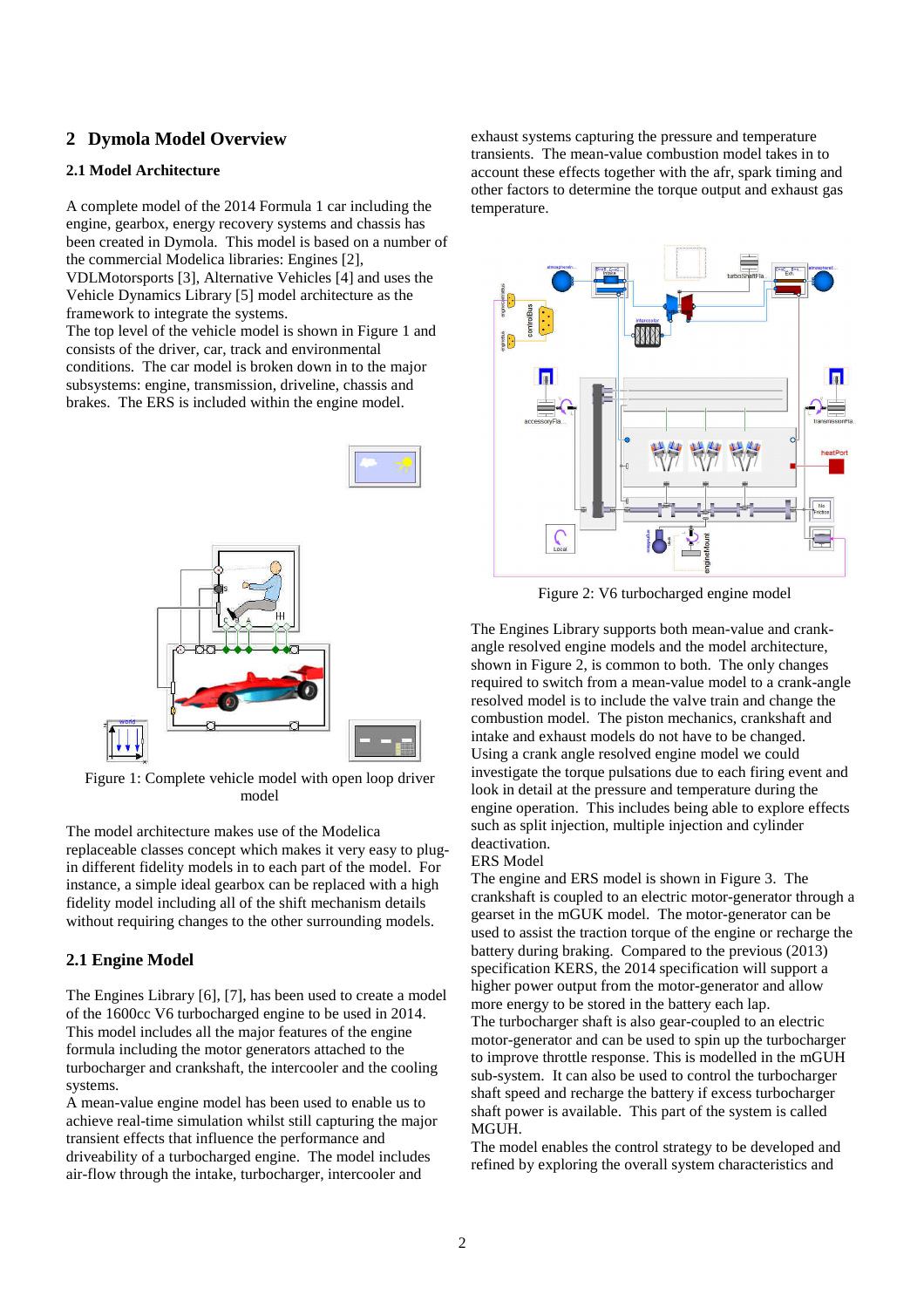interactions. For example, the model can be used to identify when it would be possible to use the MGUH to charge the battery or power the MGUK directly without storing the energy.

The electrical systems are modelled using models from the Smart Electric Drives Library [8]. If faster models were required, table based motors could be used to replace the more detailed physical models.



Figure 3: Engine model including ERS, ECU and cooling system

The battery model is of equivalent circuit type with heat release and variable internal resistance. The battery internal resistance is a function of temperature, state of charge (SOC) and current. Resistance related to diffusion has not been accounted for in this case but will be considered in future modelling.



Figure 4: ERS equivalent circuit battery model

### **2.3 Cooling System Model**

The cooling system for the engine and for the ERS can be incorporated into the model. Figure 4 shows the inclusion of the Engine cooling system which is modelled as a distributed capacitance heat transfer and 1D thermofluid system network as shown in Figure 5. The level of detail in each of the components can be varied to support simple sizing studies as well as the detailed investigation of heat exchanger geometries and stacking effects.



Figure 5: Engine Cooling System modelled as a 1D thermofluid system. Engine cooling on left and ERS cooling loop on right.

### **2.4 Transmission and Driveline Model**

In this example the focus of the modelling effort has been on the engine, ERS and chassis systems with the aim of achieving real-time simulation. The transmission and driveline models are, therefore, low fidelity models with idealised shift dynamics. Using other Modelica libraries like the Powertrain Dynamics Library [9] it would be possible to include more detailed models.

Using the Powertrain Dynamics Library it would be possible to include detailed models of the transmission and driveline to capture the full torsional response of this system including the shift dynamics. An example gearbox model is shown below in Figure 6 that includes the individual bearings with friction, mesh points with efficiency, stiffness and backlash and torsional compliance in all the shafts.



Figure 6: Animation of a gearbox model in Dymola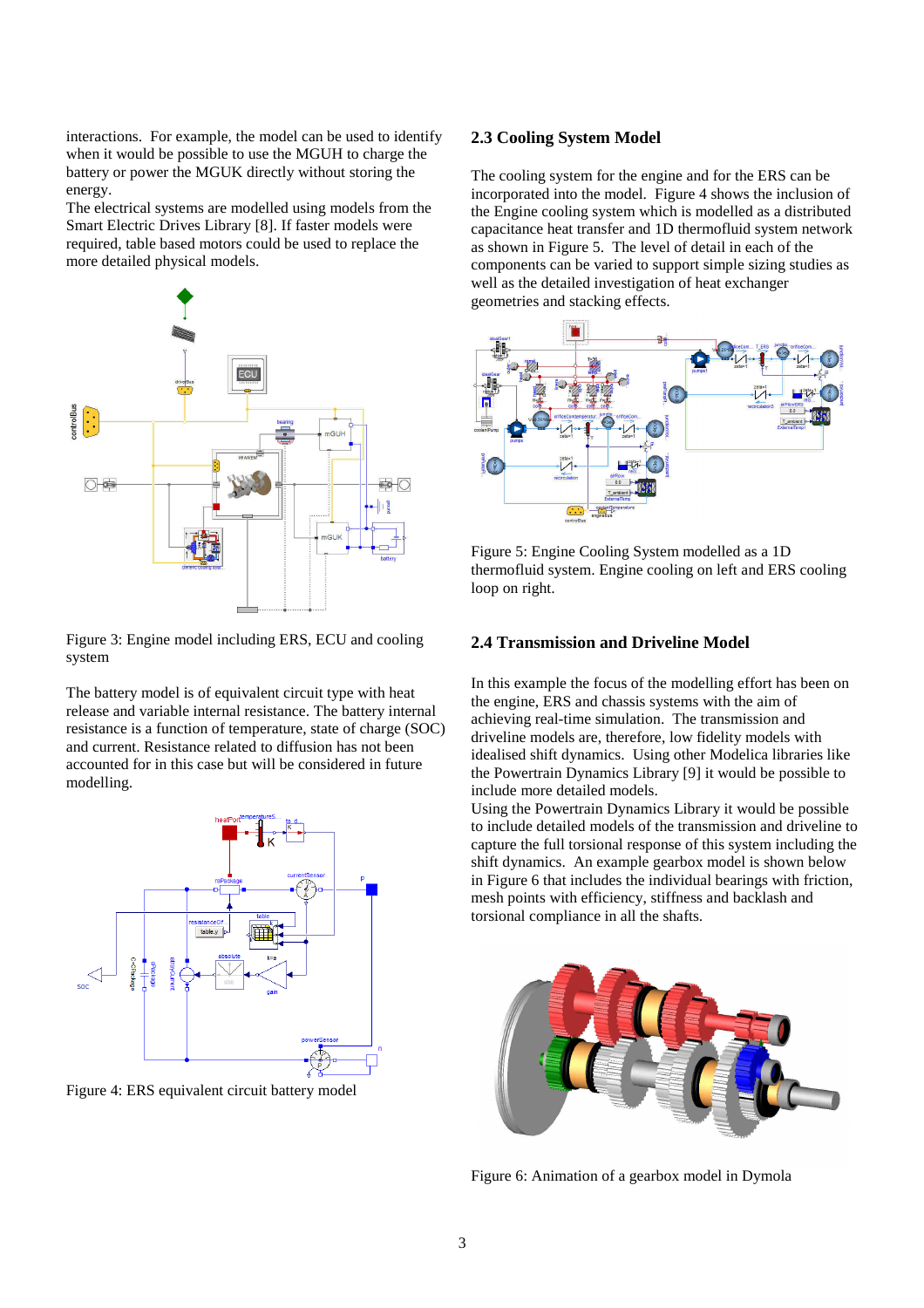The VDLMotorsports Library has been used to create a full multibody chassis model, the architecture of which is shown in Figure 6. A similar application of this library is described in [7]. The library contains a number of double wishbone suspensions with pushrod and pullrod examples with different rocker arrangements for anti-roll and heave control. The compliance in the chassis can also be optionally modelled.



Figure 7: Chassis model

The suspension model incorporates the adjustments to enable the suspension setup to be defined in a realistic manner. Once the basic geometry of the suspension is defined the characteristics can be adjusted by changing the shim thickness in the pushrod and suspension links. The library contains setup experiments for determining the adjustment shims and preloads required to achieve the desired suspension setup. The tyre model uses the Pacejka 2002 tyre slip model to calculate tyre forces. The model architecture for the tyre makes it very easy to replace this slip model with your own in-house model that could be written in Modelica or as Ccode and linked to Dymola.

Aerodynamic effects are included in the car body model, which features separate aerodynamic models for the body, front and rear wings and tyres. Simple aerodynamic models are used based on coefficients but these can easily be extended to use available aerodynamic data.

### **3. Experiments**

Dymola enables the use of the models in a wide variety of ways to maximise the reuse of the model through its application to different types of analysis and deployment in to 3rd party applications.

Within Dymola the created model, or any of the subsystem models, can be used in an experiment to investigate their behaviour. Dymola's acausal modelling methodology means that the same model can be used without modification in

many different simulations to explore different aspects of the behaviour.

The thermal aspect of the ERS system was investigated as from early testing this was proving to be a major area of concern. Adequate sizing of the ERS cooling packs in relation to the duty cycles and control strategy approach used is key to being able to maintain required levels of performance from the components as any de-rating due to excessive component temperatures would result in reduced vehicle performance. The reduction in vehicle performance would result from a reduction in MGUK assist, delivering and recovering reduced torque to the crankshaft and a reduction in MGUH assist, compromising the potential to reduce turbo-lag and throttle response.

To investigate the thermal and performance sensitivity of the system the following tests were ran on a lap of the Silverstone Race track:



Figure 8: Speed-time trace of a lap of the Silverstone race track, UK.

The results are compared to a baseline test with  $SOC = 85\%$ . Due to confidentiality, % improvements and detriments have been used in place of numerical values.

1. Increase of battery internal resistance due to possible cell failure

2. Variation of the cooling fluid temperature for the ERS system (23, 48.8 and 63 degrees) for 2 different states of charge (55% and 85%)

3. Reduction and increase of MGUK performance for both regen and assist

4. Reduction and increase of MGUH performance for both regen and assist

#### Scenario 1

Battery packs can be prone to a range of failure modes one of which relates to single, or in worse cases multiple cell failures. In these situations we can expect the internal resistance of the cell to increase hence generating more heat within the battery. This additional heat due to cell failure needs to be dissipated effectively to prevent thermal damage to the rest of the battery pack and also to limit de-rating of the ERS.

Running with the battery internal resistance up by 20% yielded and increase in overall ERS heat rejection of 7.32%.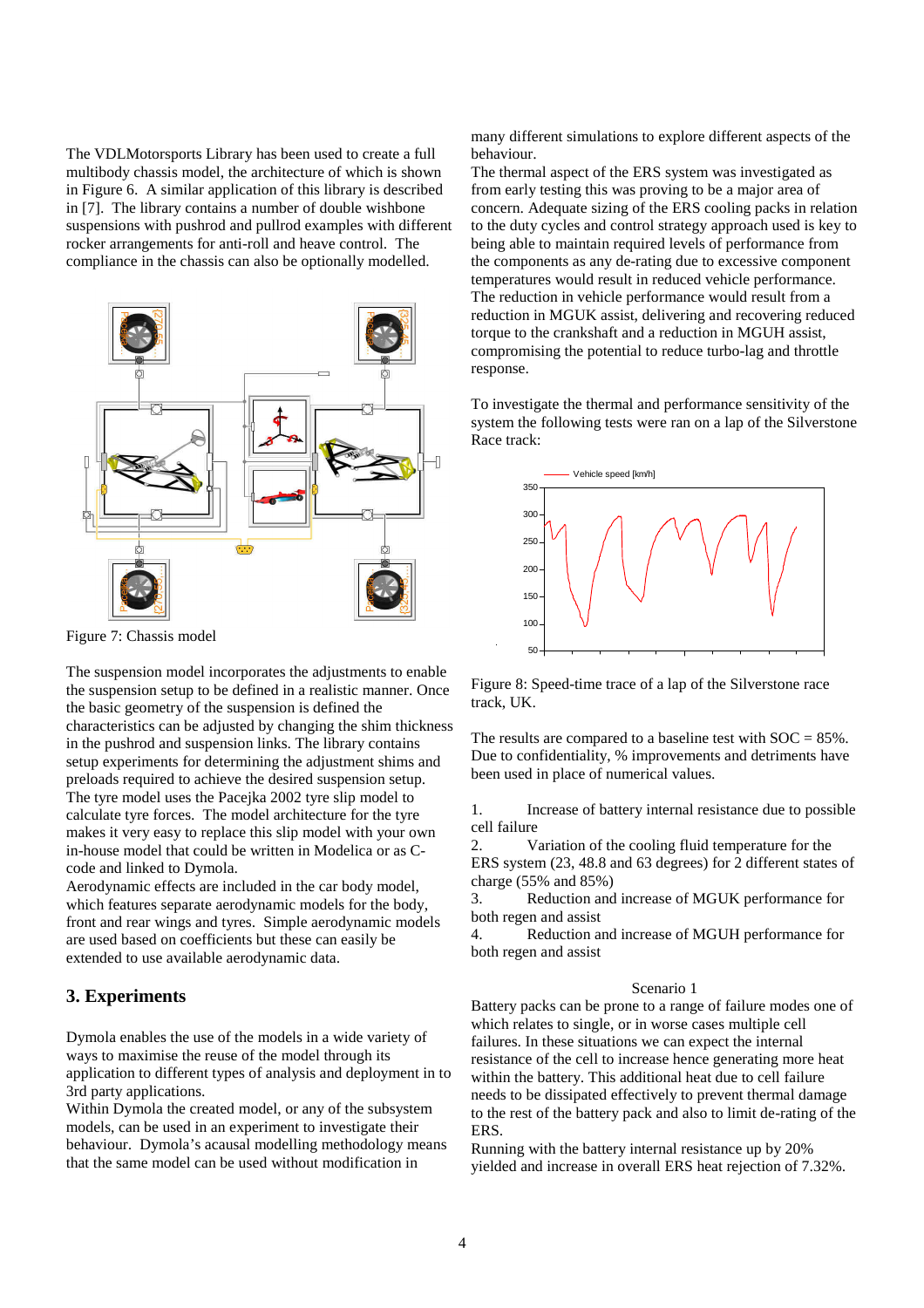In the overall ERS heat rejection we also include the electrical drives and controllers.

#### Scenario 2

In order to investigate how the battery performance and heat release can be affected by coolant temperatures we ran the vehicle on a circuit lap with 3 different ERS coolant temperatures: 23, 48.8 and 63 degC. The 3 runs were performed with an initial SOC of 85% and 55%. The characteristics of the battery used in the modelling showed a generally higher internal resistance with a lower SOC and lower operating temperatures. The interest therefore was to simulate a lap of the circuit with the two SOCs afore mentioned to understand what the consequences might be in terms of heat output from the battery.

All tests at 85% SOC showed that an increase in ERS coolant temperature yielded a reduction in heat output from the battery due to a drop in internal resistance of the cells within the battery. 48.8 and 63degC ERS coolant temperatures yielded a drop of heat energy output from the battery of 2.09% and 3.31% respectively. In the 63degC case, an extra 6.02% of electrical energy was deployable during the lap simulation.

The initial SOC was then dropped to 55% to investigate the implications of such a situation with the chosen battery chemistry. In all 3 ERS coolant temperature cases the heat output significantly increased by 42.23%, 36.95% and 33.51% respectively indicating a highly inefficient working region for the battery. The harvested electrical energy was reduced by 3.97%, 3.54 and 3.22% respectively due to the higher losses and battery internal resistance.

#### Scenario 3

Provided we remained within the battery charging and discharging limits set by the FIA, the amount by which the MGUH and MGUK regen and assist will be partly limited by the heat dissipation from the ERS devices. In particularly hot ambient scenarios this might be difficult to achieve especially during low speed situations on the track or even when closely following another vehicle which in turn will be leaving a trail of warmer air behind it from the heat exchange to ambient of its subsystems.

We simulate a lap of the circuit by reducing the MGUK assist and regen by 10% to understand what might be the impact on the heat released but also the consequences on lap time, energy harvested and savings in electrical energy deployed. The reduction in total ERS heat energy output was 8.9% , the reduction in energy harvested 8.79% and the reduction in total electrical energy deployed of 5.55%. The lap time deficit amounted to 0.15s.

The next simulation runs the opposite:  $+10\%$  MGUK assist and regen. Compared to the baseline we generate 8.42% more total heat rejection, 8.48% increased electrical energy harvested and 8.48% increased useful energy out of battery. The laptime showed a reduction of 0.14s.

We then looked at increasing the regen and assist of the MGUH, first by 10% then by 20% over the baseline. This generated 2.73% and 5.11% increase in heat energy released by the ERS system respectively. The energy harvested was virtually unchanged but we do see a reduction of battery electrical energy deployed of 1.94% and 3.52% respectively. Lap times show marginal reduction of 0.02s and 0.04s respectively.

Finally on the electric drive tests we increased both the MGUK and MGUH assist and regen by 10%. The result of this strategy caused an increase in ERS thermal energy dissipated of 10.88% over the baseline, an increase of harvested and deployed electrical energy of 8.49% and 6.24% respectively. The lap time was reduced by 0.15s.

### **4. Discussion**

The results for increasing the internal resistance of the battery by 20% to understand potential impacts of failing cells showed that the ERS heat energy release was substantially increased and that the useful harvested energy showed a drop of nearly 1%. Deployed energy showed negligeable change over the baseline and the reason for this will require further investigation.

Testing the thermal system performance on lower SOCs yielded interesting results where the battery was operating in a highly non-optimal region. The internal resistance of the battery in this region was significantly higher than SOC=85%. The internal resistance of the battery used in the tests is non-linear and varies in characteristics with charge and discharge, hence careful design of control algorithms must be applied for all situations making a distinction as to whether the battery is being charged or discharged. Charging the battery at a low state of charge might not yield the same heat losses than charging the battery and vice versa.

During the MGUH/MGUK tests we noticed that a significant amount of the energy generated by the MGUH during acceleration was directly channelled to the MGUK, bypassing the battery. This in turn caused the harvested energy not to increase. We did see however an increase in deployed energy which we think could be due to accelerating the inertia of the turbocharger electric motor in assist mode. Lap times were generally improved by increasing the assist of the MGUK although a small reduction in lap time (0.02- 0.04s) was also possible by increasing the assist of the MGUH. This also reduced the lag of the turbocharger spooling. The biggest reduction in heat released is achieved though reduction of the regen and assist through the MGUK (0.89% kWh / % reduction in MGUK assist and demand).

### **Conclusions**

In this paper we have shown how a complete 2014 spec Formula 1 car model including the powertrain and chassis can be simulated to better understand the integration between all